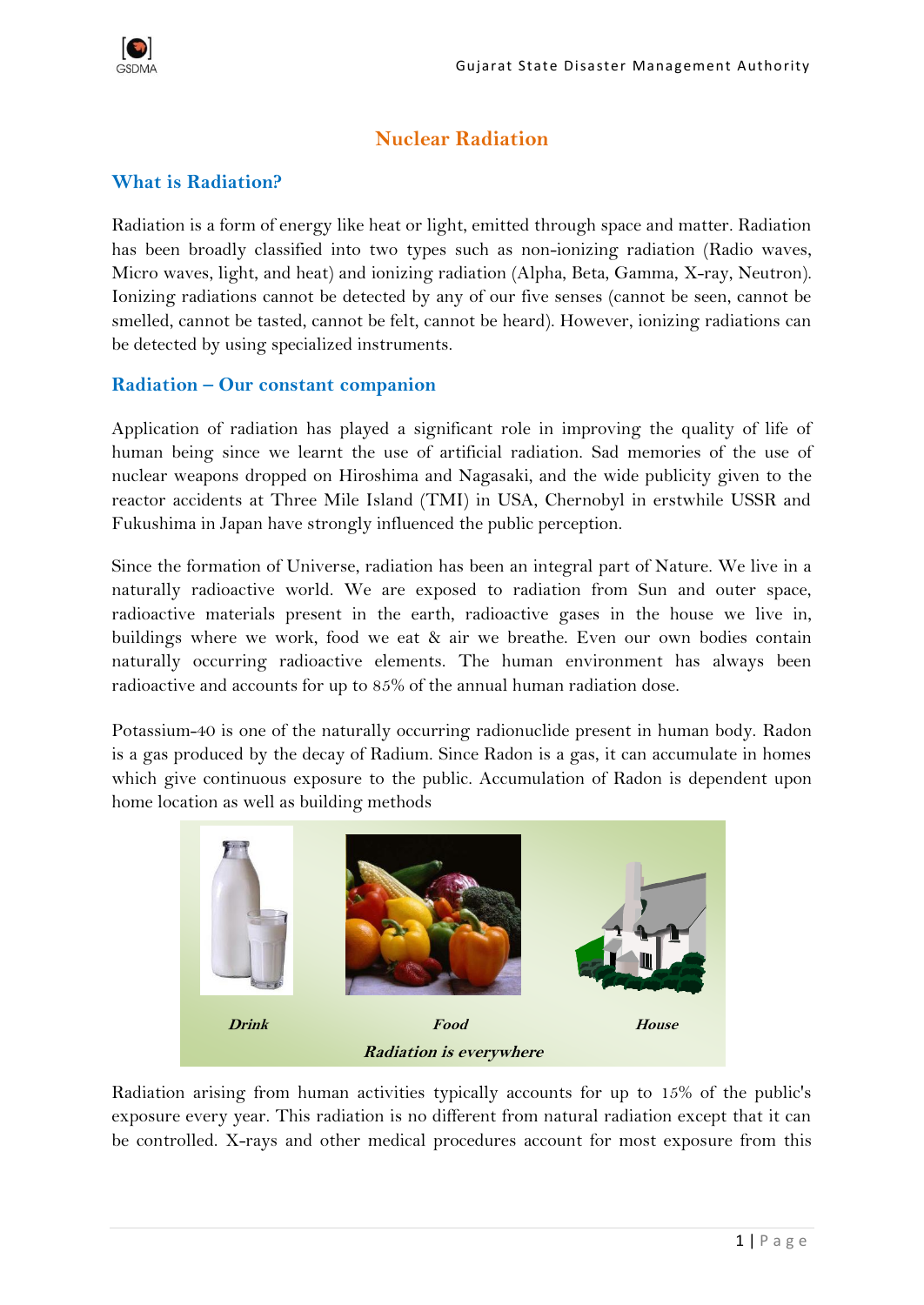

quarter. Less than 1% of exposure is due to the fallout from past testing of nuclear weapons or the generation of electricity in nuclear, as well as coal and geothermal power plants.

#### **Why Nuclear Energy is necessary?**

Nuclear energy is the world's largest source of emission-free energy. Nuclear power plants produce no controlled air pollutants, such as sulphur and particulates, or greenhouse gases. The use of nuclear energy in place of other energy sources helps to keep the air clean, preserve the Earth's climate, avoid ground-level ozone formation and prevent acid rain. Of all

| <b>Energy Efficiency of different fuel</b> |     |               |
|--------------------------------------------|-----|---------------|
| 1kg Wood                                   | $=$ | 1 KWe         |
| 1kg Coal                                   | $=$ | 3 KWe         |
| 1kg Oil                                    | ═   | 4 KWe         |
| 1 $kg$ Uranium =                           |     | 35,00,000 KWe |
|                                            |     |               |

energy sources, nuclear energy has perhaps the lowest impact on the environment, including water, land, habitat, species, and air resources. Nuclear energy is the most ecoefficient of all energy sources because it produces the most electricity relative to its environmental impact.

#### **Kakrapar Atomic Power Station (KAPS)**

Kakrapar Atomic Power Station (KAPS) site is located in Mandavi Taluka in Surat district. It is situated on the southern bank of Moticher Lake, which is about 85 km by road from Surat city, southern region of Gujarat State. At present two Pressurised Heavy Water Reactors (PHWRs) having capacity of 220 MWe each are operating and two more units (PHWRs) of 700 MWe each are under construction which is expected to be in commercial operation by December 2015. A 16 km radius around the site is considered as the Emergency Planning Zone (EPZ) .

#### **Nature of Hazard**

Radioactive materials are produced in the operation of nuclear power reactors. Release of these materials is very low during normal operation. Release of these materials is likely to be higher during accidental conditions and the chance of such releases is very low. Release of radioactive materials into the atmosphere can cause contamination of the public, the water, the crops and the feed, domestic animals and wildlife that will be consumed, the livestock and milk or milk products that people consume; and the areas that people occupy (i.e. where they work, live, play, etc.).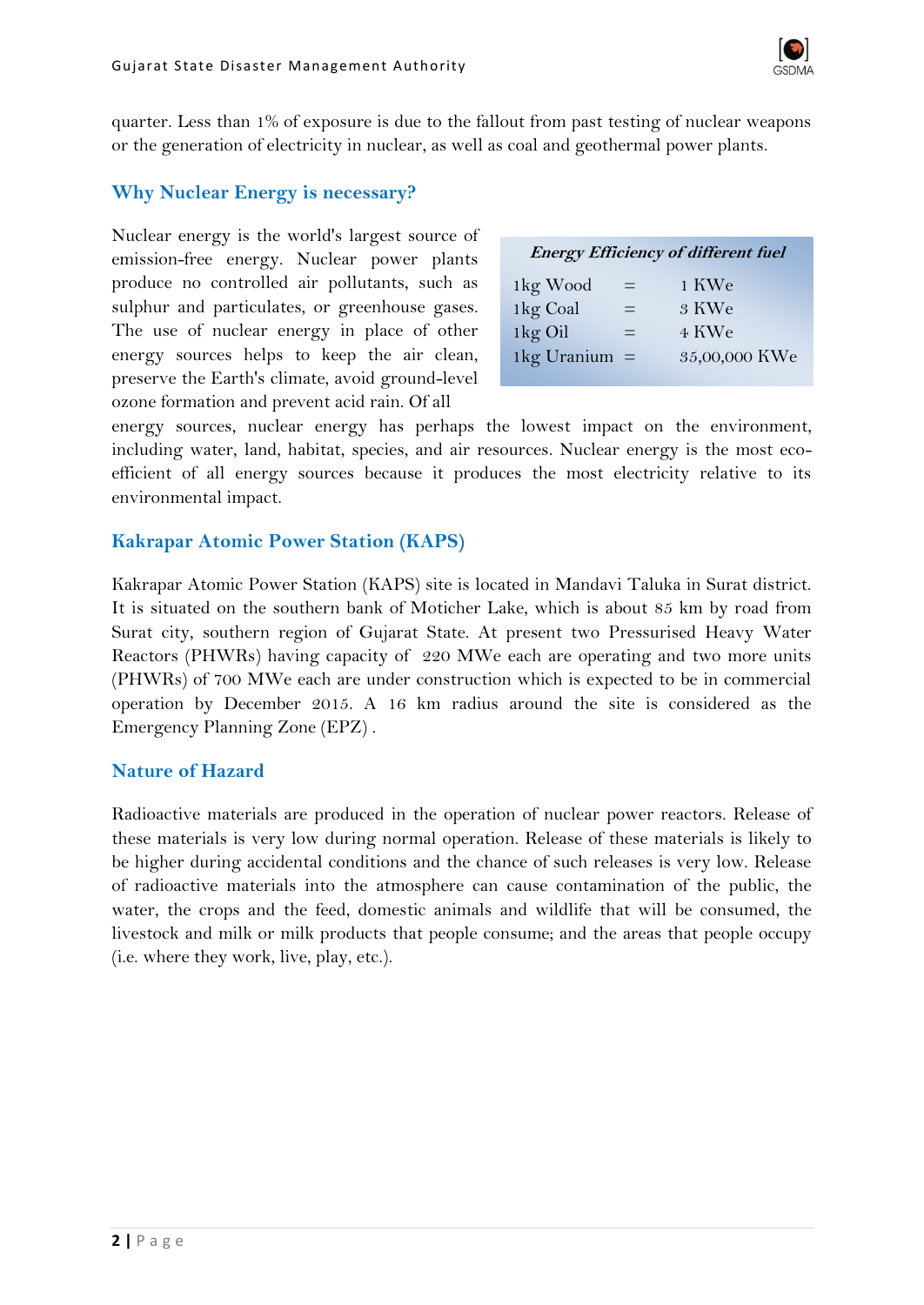

# **Radiation & Types**



Energy emitted from a radioactive atom/source is known as **radiation**. The three main types of ionizing radiations emitted by radioactive substances are alpha  $(\alpha)$ , beta  $(\beta)$  rays and photons  $(x-ray and gamma (γ) rays)$ . There is yet another type of radiation, known as neutron radiation, which is emitted during a nuclear fission process.

## **Radiation Exposure Vs Contamination**

Contamination of an individual is possible if the radioactive material is present on the surface of the body / taken inside the body.

**External exposure** may be due to direct irradiation from a sealed source or due to contamination, i.e. airborne radionuclide deposited onto the ground or onto clothing and skin. **Internal exposure** may result from the inhalation of radioactive material in air, the ingestion of contaminated food or water, or contamination of an open wound.

When a person is **exposed** to radiation, it penetrates the body. The extent of penetration depends on the type of the radiation. For example, when a person has an X-ray, he or she is exposed to radiation.



A person exposed to radiation is not necessarily contaminated with radioactive material. For a person to be contaminated, radioactive material must be on or inside of his or her body. A contaminated person is exposed to radiation released by the radioactive material on or inside the body. An uncontaminated person can be exposed by being too close to radioactive material or a contaminated person, place, or thing.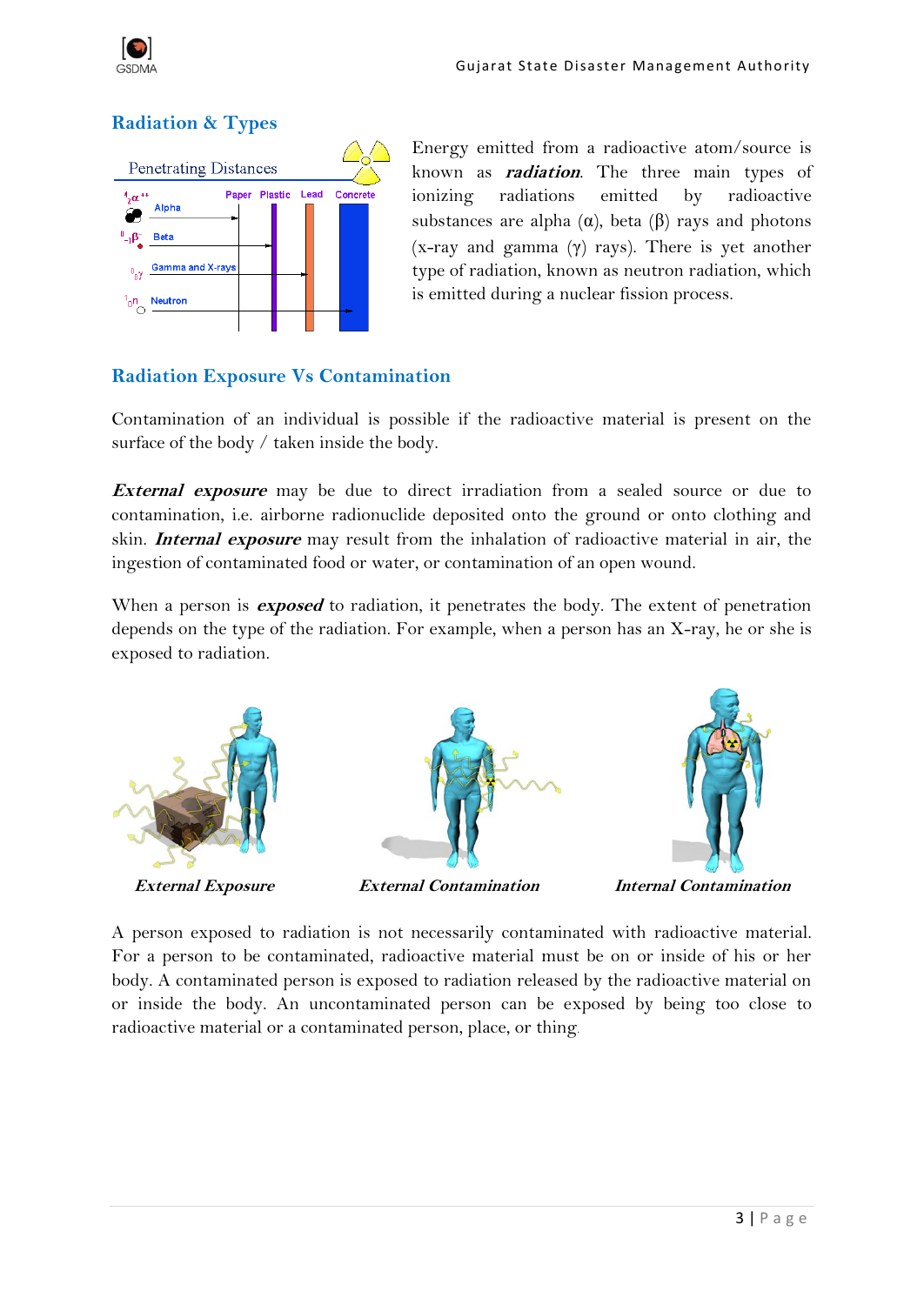

## **Limiting exposure**

There are four ways in which people are protected from identified radiation sources:









*Limiting time*  $-\text{limit total exposure by limiting time spent in a$ radiation environment.

**Distance –** Increase distance from point of source. The intensity of radiation decreases with distance from its source. If we double the distance, the dose rate is a fourth.

**Shielding –**Barriers of lead, concrete or water give good protection from high levels of penetrating radiation such as gamma rays.

In contaminated areas, protective clothing helps to prevent external body contamination and appropriate respiratory protection helps to prevent internal contamination. Eating, drinking and smoking should be forbidden in contaminated areas.

**Containment** - Highly radioactive materials are confined and kept out of the workplace and environment. Nuclear reactors operate within closed systems with multiple barriers which keep the radioactive materials contained.

#### **Effects of radiation**

The effect of ionizing radiation on human tissue can be divided into two types: Deterministic effects and Stochastic effects. Deterministic effects occur only when threshold of exposure has been exceeded.

The nuclear power plants are designed and operated such that under any circumstances, exposure will always be much less than the threshold values. Some of the symptoms of radiation sickness due to the exposure above threshold value are skin burns, nausea, vomiting, and diarrhea.

There is some probability for occurrence of stochastic effects even in low doses (Eg: Cancer). There is very low probability for occurrence of stochastic effects as the quantity of radioactive materials released/dispersed into the environment during operation is well below the authorized limits.